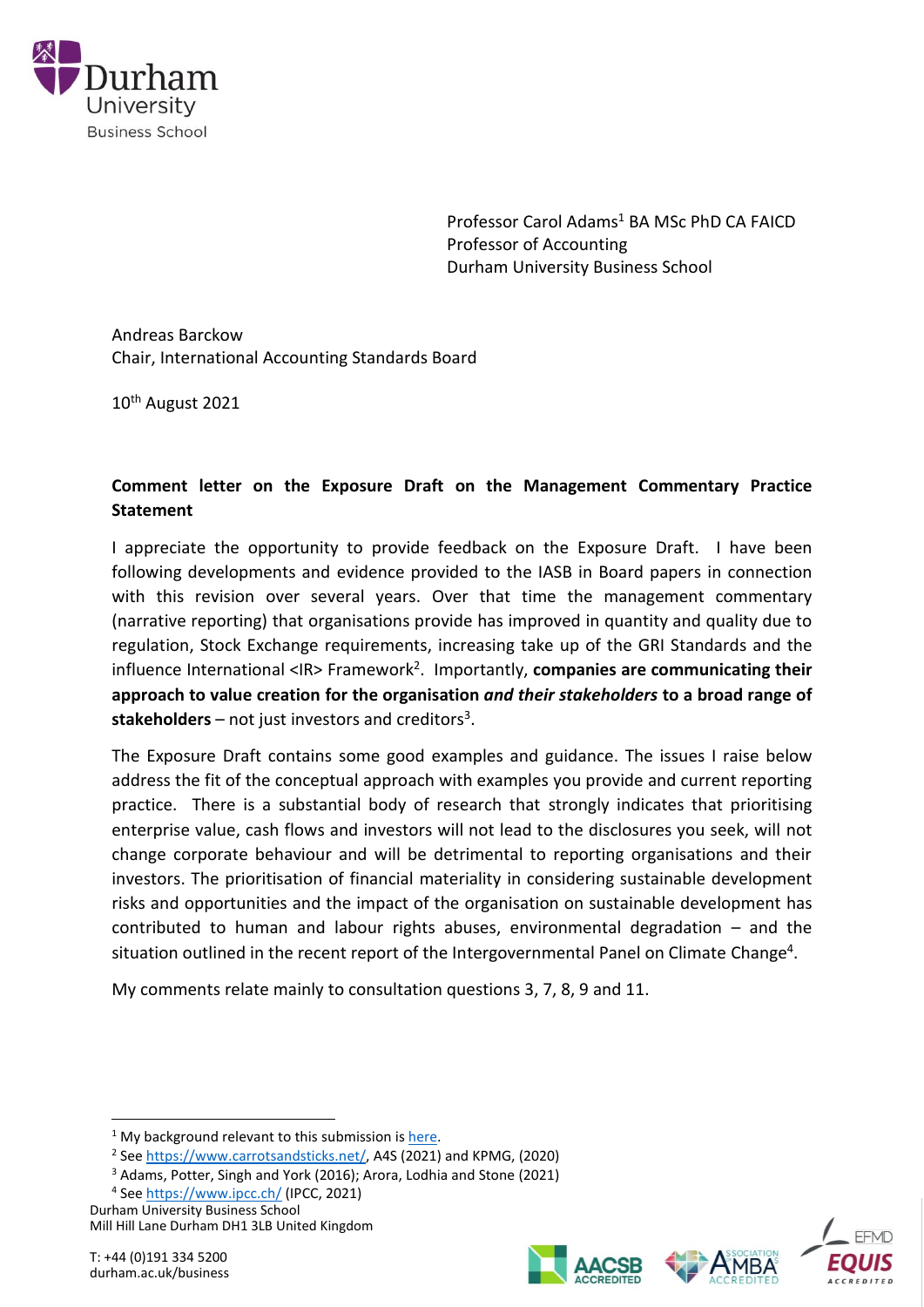

#### **Audience**

Reporting organisations intend their narrative reporting (management commentary) for a wider audience than investors and creditors. A Management Commentary Practice Statement should enable these intentions - not diverge from them in ways that will limit take up and confound the stated aim of the IFRS Foundation Trustees to harmonise reporting. It would then also assist public, private and third sector organisations that do not apply IFRS Standards and are not funded by institutional investors.

# **Definition of value**

Para 3.11 states: *"In this [draft] Practice Statement, 'ability to create value' refers to an entity's ability to create or preserve value for itself and hence for its investors and creditors. Some people refer to the value an entity creates for itself as 'enterprise value'"*.

Businesses recognise that value creation for the enterprise is dependent on creating value for a range of stakeholders. However, research demonstrates that without *explicit* encouragement there is little disclosure of matters that are: a) not quantifiable in monetary terms; and/or b) unlikely to affect enterprise value in the short term<sup>5</sup>. This is demonstrated by the nature of pandemic and climate risks disclosed by large, highly impacted companies for example, limited disclosure of the physical risks of climate change even where they have potentially significant consequences for cash flows and enterprise value<sup>6</sup>. Ascertaining the likelihood of such risks and the nature and magnitude of their impact on 'enterprise value' or cash flow is fraught with difficulty. It is a resource intensive exercise that cannot provide a complete picture. **Corporate leaders need to be able to manage complexity and information in different forms. Investors need information to assess their ability to do so.**

The para 3.11 definition will curtail disclosure related to areas of content listed in para 4.1 (such as strategy, resources and relationships, risks, trends). It will curtail reporting on sustainable development risks and opportunities where monetary implications are uncertain. An alternative conceptual approach that encourages such disclosures is provided in the *SDGD Recommendations* which draw on existing frameworks and consultation input<sup>7</sup> . This aligns with the TCFD recommendations, GRI Standards set by the Global Sustainability Standards Board, International <IR> Frameworks and the approach taken by  $EU^8$ .

<sup>7</sup> See Adams with Druckman and Picot (2020) and Adams (2020) both available [here.](https://www.ifac.org/knowledge-gateway/contributing-global-economy/publications/sustainable-development-goals-disclosure-sdgd-recommendations)

Durham University Business School Mill Hill Lane Durham DH1 3LB United Kingdom





<sup>5</sup> The [submission](https://drcaroladams.net/research-supporting-ifrs-submission-from-professors-of-accounting-researching-sustainability-accounting-and-reporting/) to the IFRS Foundation Trustees on their consultation on sustainability reporting from Professor of Accounting researching sustainability accounting and reporting noted: "A profit and financial materiality focus leads sustainability reporting to make a negative impact on or reduced contribution to sustainable development" (Adams, 2017a; Michelon et al., 2020; O'Dwyer and Unerman, 2020; Schaltegger and Burritt, 2018; Schneider et al., 2017; Unerman et al., 2018). This applies to reporting on sustainable development risks and opportunities.

<sup>&</sup>lt;sup>6</sup> See Abhayawansa and Adams (2021) or this **summary**.

<sup>&</sup>lt;sup>8</sup> See **Double materiality high level policy dialogue key-takeaways**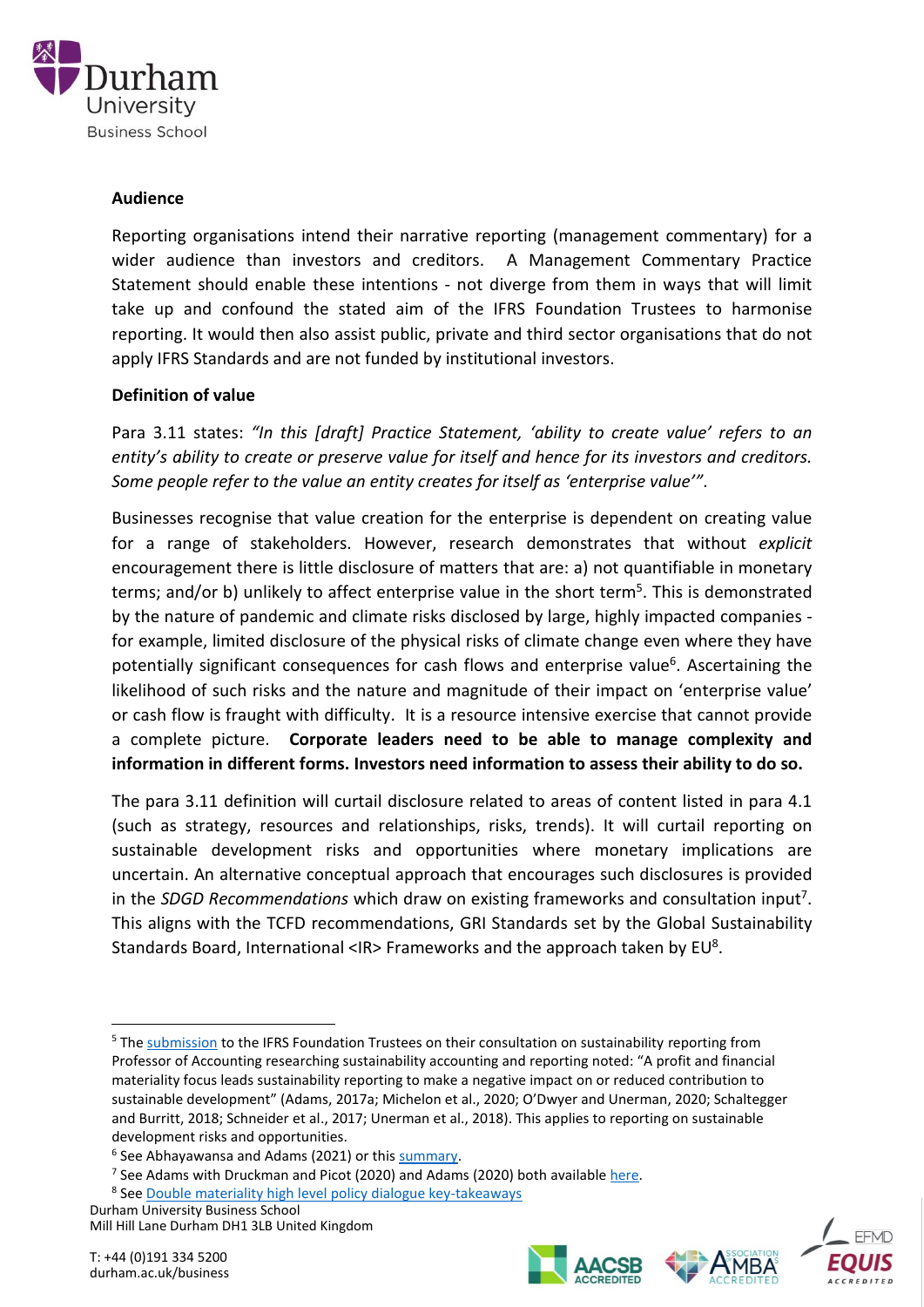

# **Identification of key matters**

Key matters considered in para 4.7 are those that are *"fundamental to the entity's ability to create value and generate cash flows, including in the long term".*

Many of the matters that pose the biggest threats to a business cannot be directly linked with enterprise value or cash flows. The guidance on risks that should be disclosed (para 8.7) is a good starting point but unlikely to be adhered to, nor other key matters disclosed, where the overarching criteria is cash flows and enterprise value. **There is a mismatch between the conceptual approach you propose and what you seek to see reported.**

# **A contradiction**

This mismatch is underscored by para 12.6:

"Narrative reporting requirements or guidelines published by, for example, an industry body or an organisation with an interest in sustainability reporting could help management identify information that might be material. *This is more likely to be the case if the requirements or guidelines have a reporting objective that, like the objective of management commentary set out in this [draft] Practice Statement, focuses on the information needs of investors and creditors. If the requirements or guidelines have a different reporting objective, they might not specify all information about a matter that is material to investors and creditors* or, conversely, might specify some information that is not material to investors and creditors." *[Emphasis added]*

Identifying all material matters from an enterprise value perspective (para 5.7 c) requires considering the material sustainable development impacts *of* an organisation from a multistakeholder perspective. If this is not done, it is possible that material financial impacts resulting from a company's impacts on sustainable development will be missed. These financial impacts might be a consequence of reputational damage, loss of customers, social unrest, physical climate change risks, etc arising from a negative impact on sustainable development<sup>9</sup>. Waiting until the enterprise value and cash flow implications of the impacts is clear is too late. You make an exception with respect to the disclosure of greenhouse gas emissions in para 5.10, where the link with enterprise value and cash flow may not be obvious. It will become obvious over time that further exceptions are needed to meet reporting demand. A double materiality approach is required to first identify an

Durham University Business School

Mill Hill Lane Durham DH1 3LB United Kingdom





<sup>&</sup>lt;sup>9</sup> See the sustainable development risk disclosure recommendations in the SDGD Recommendations, Adams, Druckman and Picot (2020) and the consultation input to the development of the SDGD Recommendations in Adams (2020)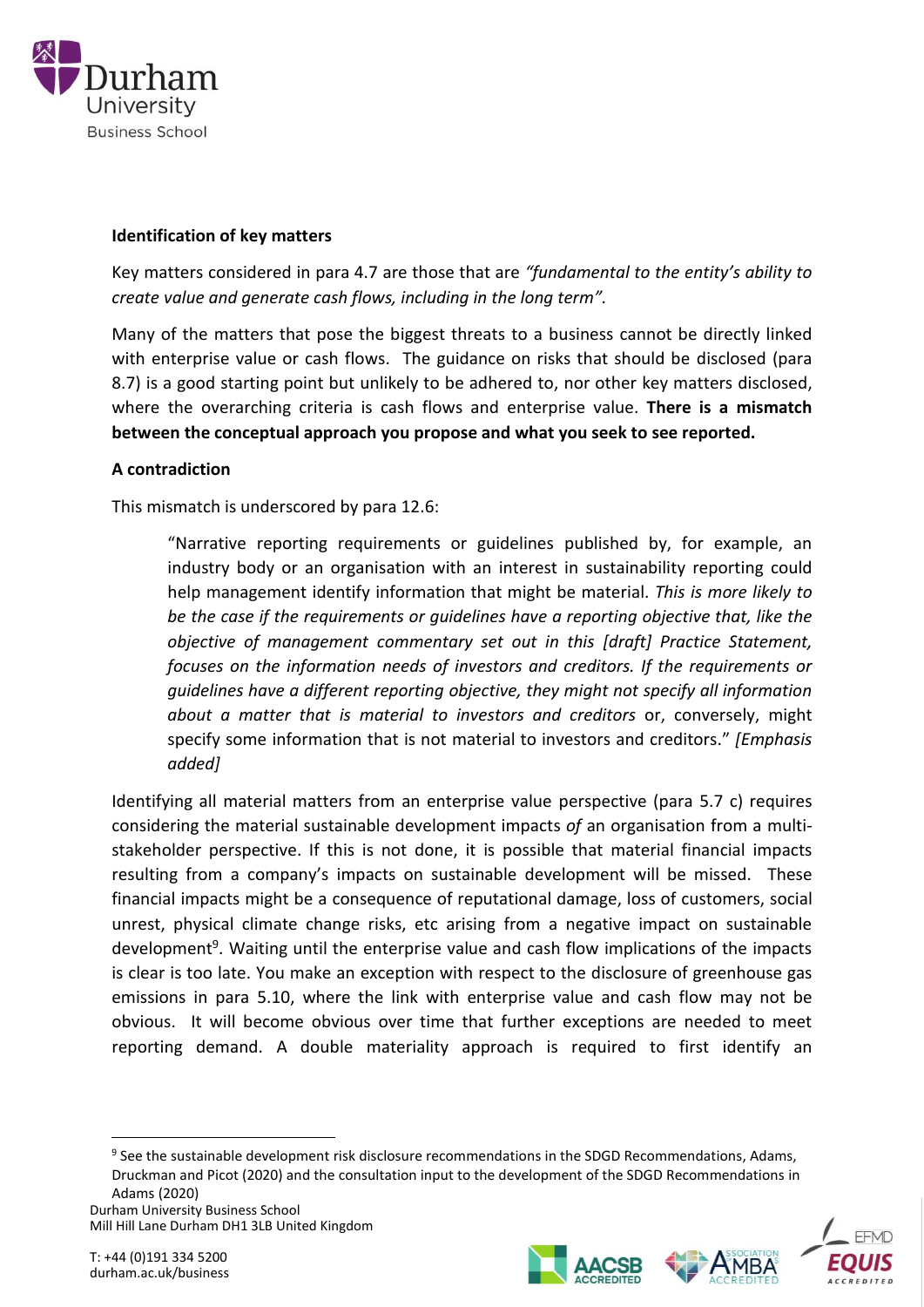

organisation's social and environmental impact and then consider how, when and by how much such impacts might influence cash flows<sup>10</sup>.

The inclusion of para 12.6 seems illogical and not backed by evidence. In effect it recommends that the Standards that are most used (those developed by GRI's Global Sustainability Standards Board<sup>11</sup>) should not be used. I argue that it is critical that these Standards *are* used (in addition to other commentary) to better understand the impact on stakeholders and hence the influence of key matters on enterprise value and cash flows.

# **Multiple capitals**

Businesses increasingly think in terms of multiple capitals and seek to be accountable across them. This has been driven by the increase in the proportion of intangible assets relevant to business value and recognition that businesses rely on a range of inputs other than cash, some of which (particularly natural capital) are limited. This development was championed by The Sigma Project and Forum for the Future<sup>12</sup>. Consultation and research $13$ commissioned by the former International Integrated Reporting Council confirmed this shift away from limiting attention and visibility to financial capital. As organisations develop approaches to their impact on the United Nations Sustainable Development Goals some are linking it to the process of enhancing or depleting capitals $^{14}$ .

#### **In summary**

In summary, I believe a Management Commentary Practice Statement needs to be cognisant of: the audience for narrative reporting at the front end of annual reports; trends articulating value creation in corporate reporting; and, the urgent need to encourage wider thinking and accountability in connection with climate change and sustainable development. This requires a different conceptual premise from that articulated.

lool belance

#### **References**

Abhayawansa S and Adams (2021) CA Lessons from COVID-19: A conceptual framework for non-financial reporting inclusive of risk management. *Meditari Accountancy Research*. [DOI 10.1108/MEDAR-11-2020-1097](https://doi.org/10.1108/MEDAR-11-2020-1097)

Accounting for Sustainability (A4S) (2021) *Navigating the Reporting Landscape* [\[link\]](https://www.accountingforsustainability.org/content/dam/a4s/corporate/home/KnowledgeHub/Guide-pdf/Navigating%20the%20Reporting%20Landscape.pdf.downloadasset.pdf)







<sup>&</sup>lt;sup>10</sup> See Adams, Alhamood, He, Tian, Wang and Wang (2021) for a summary of the implications of academic research on double materiality.

<sup>11</sup> See KPMG (2020)

<sup>12</sup> See *The Sigma Guidelines – Toolkit* by Bent and Richardson (2003), Forum for the Future (2009)

<sup>&</sup>lt;sup>13</sup> See the IIRC's Capitals Background Paper by Adams, Coulson, Emmelkamp, Klüth and Nugent (2013)

<sup>14</sup> Adams, 2017a and 2017b)

Durham University Business School

Mill Hill Lane Durham DH1 3LB United Kingdom